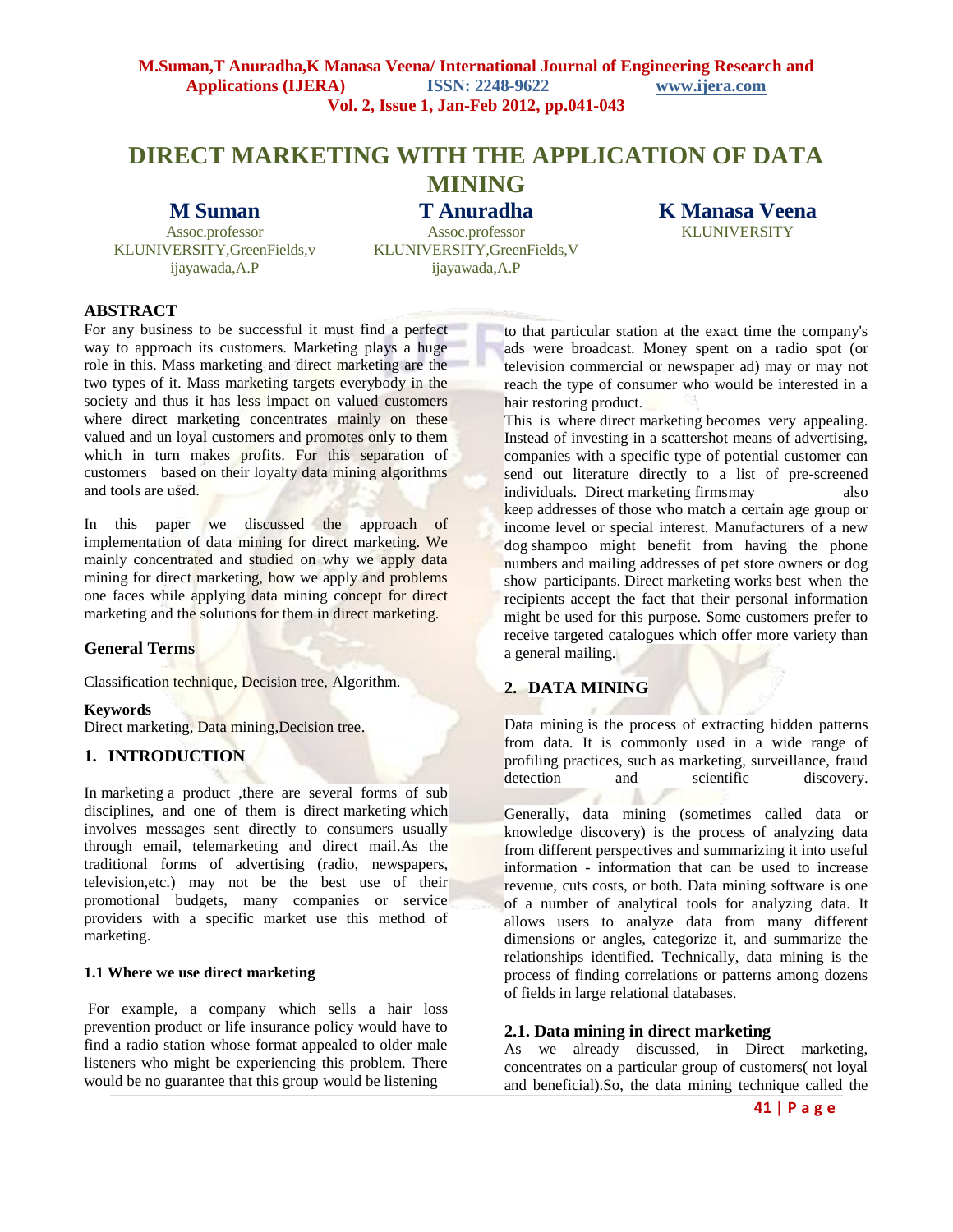#### **M.Suman,T Anuradha,K Manasa Veena/ International Journal of Engineering Research and Applications (IJERA) ISSN: 2248-9622 www.ijera.com Vol. 2, Issue 1, Jan-Feb 2012, pp.041-043**

*Supervised Classification* is used to classify the customers for marketing.

### **2.2 The Process**

DMT will extract customer data, append it with extensive demographic, financial and lifestyle information, then identify hidden, profitable market segments that are highly responsive to promotions**.**

## **2.3 Decision tree**

A Decision tree is a popular classification technique that results in flowchart like tree structure where each node denotes test on a attribute value and each branch represents an outcome of test. The leaves represent classes. Using Training data Decision tree generate a tree that consists of nodes that are rules and each leaf node represents a classification or decision. The data usually plays important role in determining the quality of the decision tree. If there are number of classes, then there should be sufficient training data available that belongs to each of the classes. Decision trees are predictive models, used to graphically organize information about possible options, consequences and end value. They are used in computing for calculating probabilities.

#### **Example-**



**Fig 1:A decicion tree based on customer's loyalty**

# **2.4 Building A Decision Tree In Direct Marketing**

Decision-tree learning algorithms, such as ID3 or C4.5 are among the most powerful and popular predictive methods for classification. So here in direct marketing we classify the customers on basis of their attributes like sex, age, location, purchase history, feedback details etc.

# **2.5 Algorithm**

C4.5 Builds decision trees from set of training data using the concept of Information entropy.

The training data is a set  $S = s_1$ ,  $s_2$ ... of already classified samples. Each sample  $si = x1$ ,  $x2$ ... is a vector where  $x1$ , *x2*... represent attributes or features of the sample. The training data is augmented with a vector  $C = c_1$ ,  $c_2$ ... where *c*1, *c2*... represent the class to which each sample belongs. At each node of the tree, C4.5 chooses one attribute of the data that most effectively splits its set of samples into subsets enriched in one class or the other. Its criterion is the normalized information gain (difference in entropy) that results from choosing an attribute for splitting the data. The attribute with the highest normalized information gain is chosen to make the decision. The C4.5 algorithm then recurses on the smaller sublists. In general, steps in C4.5 algorithm to build decision tree are:

1. Choose attribute for root node

2. Create branch for each value of that attribute

3. Split cases according to branches

4. Repeat process for each branch until all cases in the branch have the same class.

# **3. PROBLEMS IN CLASSIFICATION**

According to Charles X.Ling and Chenghui Li,the classification of data base involves the following situations:

In the first situation, some (say  $X\%$ ) of the customers in the database have already bought the product, through previous mass marketing or passive promotion. X is usually rather small, typically around 1.Data mining can be used to discover patterns of buyers, in order to single out likely buyers from the current non-buyers,(100-X%)of all customers. More specifically, data mining for direct marketing in the first situation can be discovered in:

1. Get the database of all customers, among which  $X\%$ are buyers.

2. Data mining on the data set based on Geo-demographic information, transforming address and area codes, deal with missing values, etc.

3. Applying algorithm to prepare objects, classes .

4. Evaluate the patterns formed by applying dmt on testing set.

5. Use the patterns found to predict likely buyers among the current non-buyers

6. Promote to the likely buyers(called rollout).

 In the second situation, a brand new product is to be promoted to the customers in the data base, so none of them are buyers. In this case, pilot study is conducted, in which a small portion(say 5%) of the customers is choosen randomly as the target of promotion. Again, X%